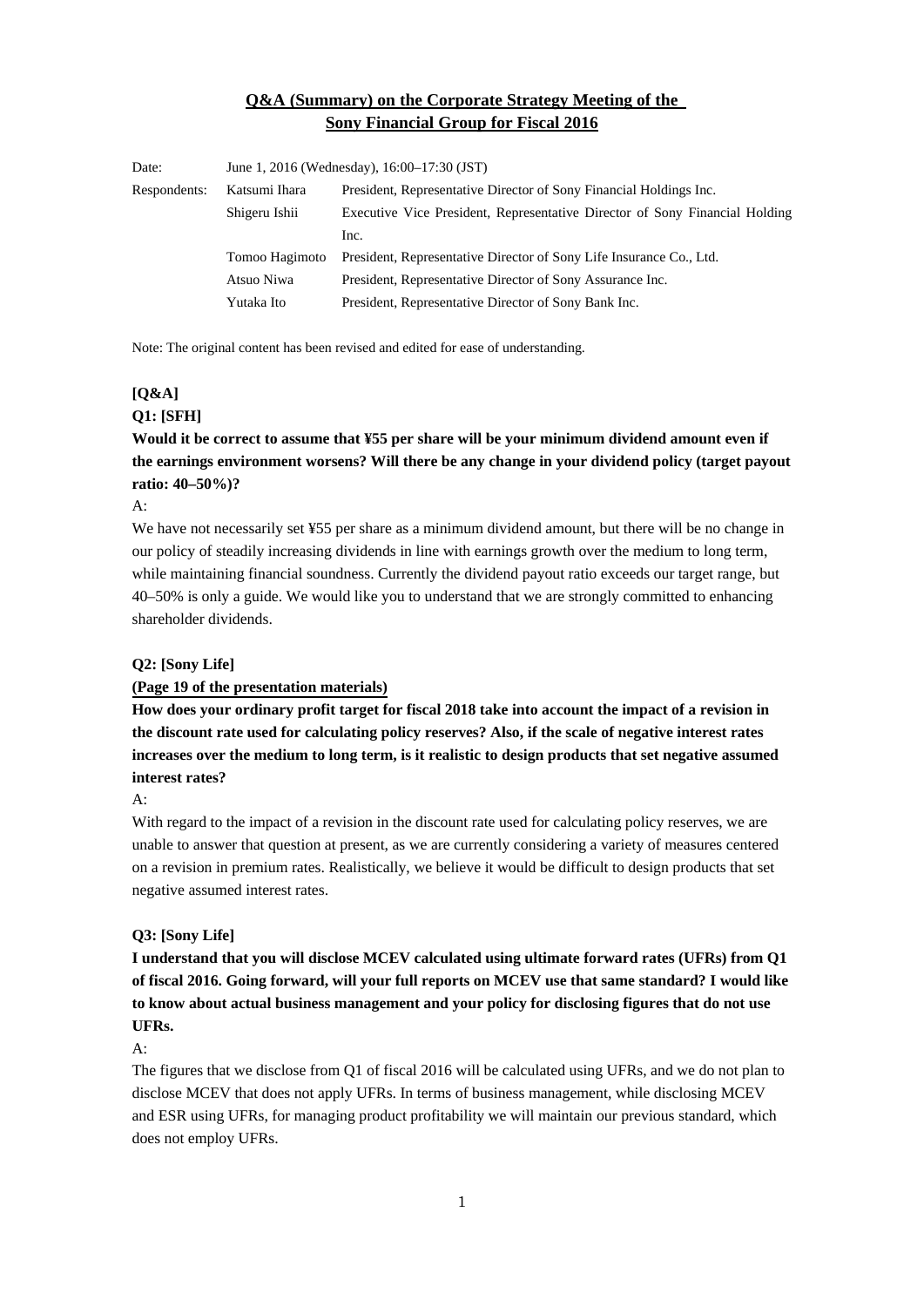#### **Q4**:**[Sony Life]**

**As Sony Life handles products with long insurance periods, for risk management and product pricing decisions, would it be better to make management decisions based on figures that do not employ UFRs?** 

**Setting insurance premiums and product management are extremely important. At the same time, as it is also necessary from an ERM perspective to incorporate risk management into product management and sales strategies, would it be preferable to manage products according to MCEV that does not use UFRs?** 

### $A$ :

The origin of the discussion about using UFRs was the fact that ESR was 104% as of March 31, 2016. With interest rates flattening out, we had a number of discussions about what adjustments to make, and ultimately we decided to introduce UFRs, extrapolating interest rates from the  $41<sup>st</sup>$  year and beyond. From a product management standpoint, however, we will maintain our previous standard of managing profitability without using UFRs. Going forward, we will continue to employ such policies as discontinuing the sale of products that do not meet our standards or responding by revising premium rates.

#### **Q5**:**[Sony Life]**

## **ESR was 104% as of March 31, 2016, or 140% if calculated using UFRs. What is the figure at present? Also, approximately what would be the new business value as of March 31, 2016, calculated using UFRs?**

### $A$ :

Even when interest rate levels were at their lowest in April–May 2016, the figure would have exceeded 100%. Therefore, we believe that we have ensured sufficient soundness and that increasing capital is not necessary. We plan to disclose new business value after introducing UFRs when we announce results for Q1 of fiscal 2016.

#### **Q6**:**[Sony Life]**

## **Will you revise your incentive structure for Lifeplanner sales employees on products with low profitability?**

## $A$ :

We are not changing our commission structure. In line with our product strategy, our sales percentage of variable life insurance is reduced to around half compared with that of the fiscal 2015 level of 15% (based on annualized premiums from new policies), and we would like to raise our percentage of insurance denominated in foreign currencies from 2% on the same basis. We intend to improve profitability by focusing on term-life insurance and insurance denominated in foreign currencies, as well as increasing sales to corporate customers.

#### **Q7**:**[Sony Life]**

## **What sort of discussions took place at Board of Directors when making the decision to change the ESR calculation standard? In particular, what sort of discussions did you have with the outside directors?**

### $A$ :

The origin of the discussion was the fact that ESR was 104% as of March 31, 2016. In general, ESR expresses the relationship between risk and capital, and 100% is the level that needs to be maintained. If the figure drops below 100%, we would need to consider increasing capital. When taking this into consideration, we also discussed what to do if ESR fell below 100% using the current standard and whether a capital increase would really be required. Because of how flat interest rates are becoming, we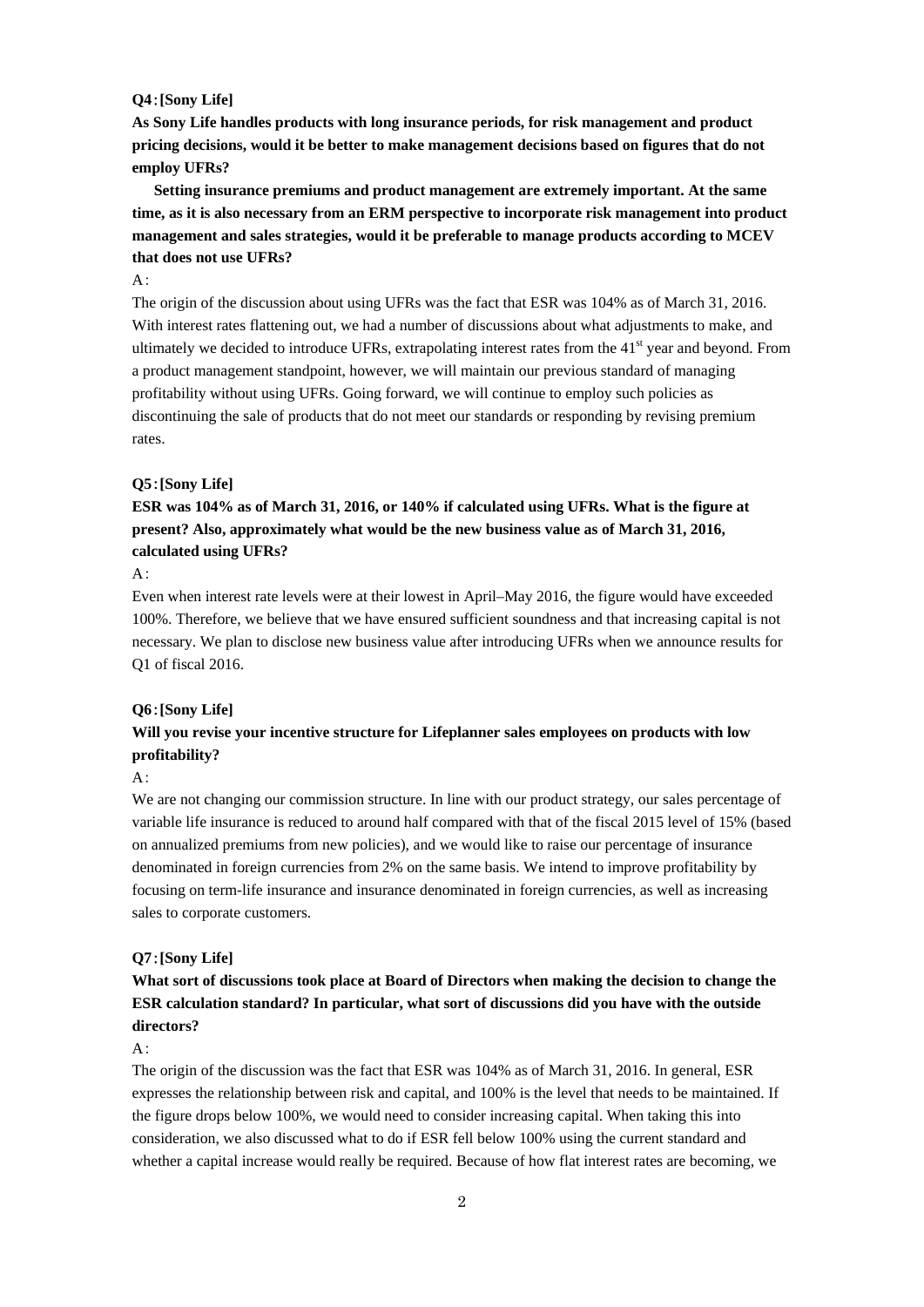judged that the current adjustment method lost its appropriateness when extended a 30–40 year yield curve out to the 41<sup>st</sup> year and beyond, so we decided to employ UFRs. This was the result of serious discussions, including from the viewpoint of whether it would be better to calculate conservatively and accumulate excess capital.

First, Sony Life decided on its policy. Thereafter, a discussion was held by SFH, including outside directors. When holding these discussions, after explaining the current status at Japanese competitors, of European and international standards and other matters, we ultimately came to an agreement to use UFRs.

### **Q8**:**[Sony Life]**

#### **[\(Page 6 of the presentation materials\)](http://www.sonyfh.co.jp/ja/financial_info/management_vision/160601_01.pdf)**

**By "partially revised the calculation method," are you referring just to UFRs? Is it included in changes in the method of measuring lapse risk? If interest rates were to fall further, wouldn't the new standards be a problem when interest rates were at their worst? What is your new ESR target under the new standard?** 

#### A:

The change in method refers only to the use of UFRs. We will consider other risk coefficients, the cost of capital rate and other factors going forward. We expect to reflect the results of these considerations in our figures during fiscal 2017. Our target is for ESR to exceed 100%, and we plan to continue working to accumulate new business value.

### **Q9**:**[Sony Life]**

## **Why are you using 3.5% for MCEV and managing product profitability? Even though you are using a market consistent model for MCEV, isn't 3.5% too high?**

## $A$ :

When deciding on this rate, we referred to two regulations being introduced in Europe—Solvency II and IAIS. Current UFR levels under the Solvency II framework are 3.2% for Japanese yen and 4.2% for Euro. The revised proposal currently being submitted is for rates of 3.7% for both Japanese yen and Euro. IAIS, meanwhile, is conducting field tests, with a UFR level for Japanese yen of 3.5%. There is no clear regulatory standard for Japanese yen, but we decided to adopt the 3.5% figure by referring to the IAIS regulatory trends. We have introduced UFRs for ESR and MCEV, but to manage product profitability we are continuing to use our previous standard, which does not apply UFRs.

#### **Q10**:**[Sony Life]**

## **Why has your lapse risk as of March 31, 2016, risen so significantly in comparison with other life insurance companies?**

#### $A$ :

The reason the lapse risk has risen is that the risk of non-cancellation has increased as interest rates have fallen.

We are aware that our method of measuring lapse risk is conservative, but we are not changing the method at this stage. As we monitor future regulatory trends, we believe we will need to revise this method, along with other risk coefficients and cost of capital rate. We assume that our current risk coefficients are conservative and an increase in the cost of capital rate would offset each other, so we believe there would be no major impact. We will disclose this once we have made a formal decision.